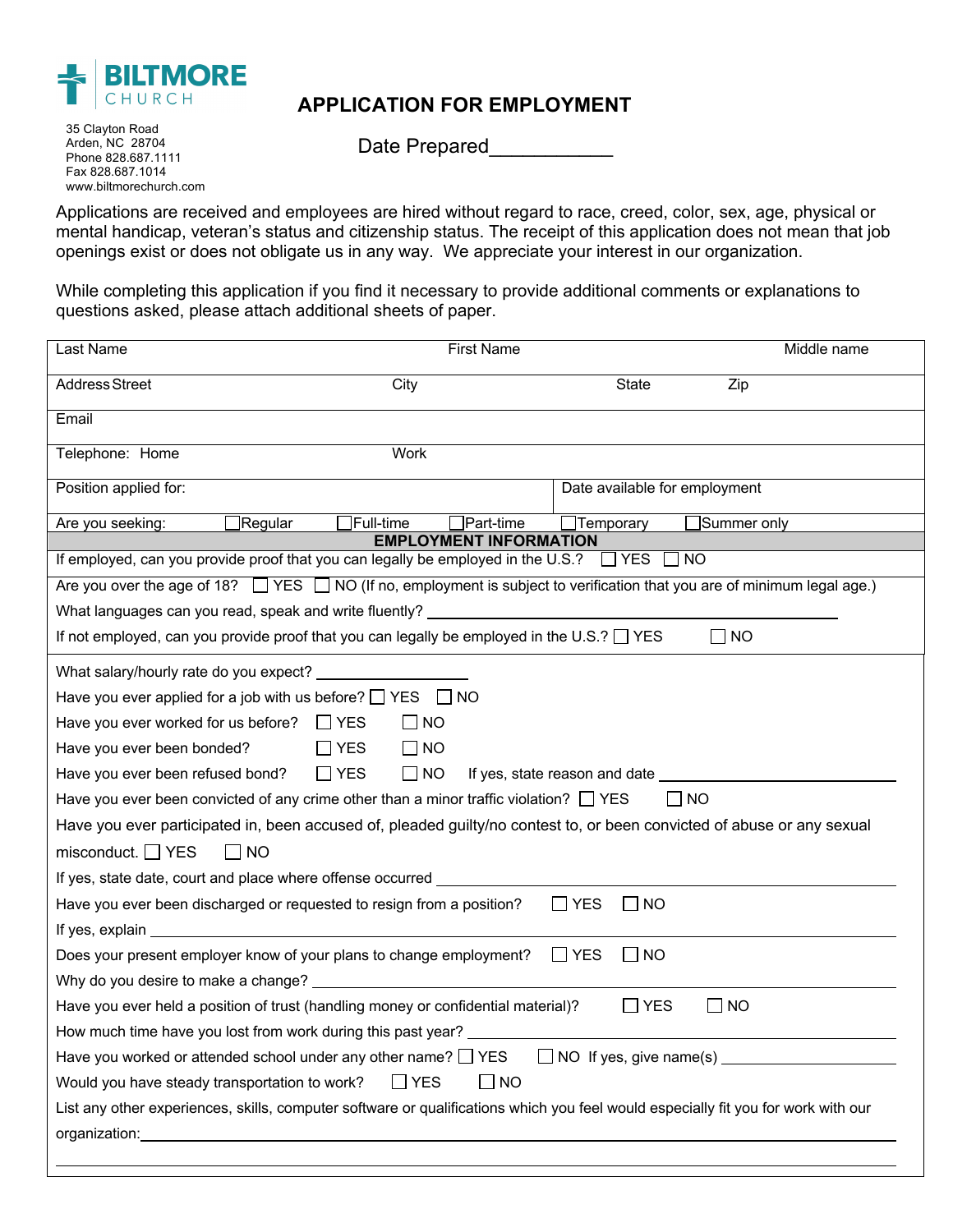|                                                                                                                                                                                                                                                                                                                                                               |                |              | <b>EDUCATION INFORMATION</b> |                    |             |              |                      |  |  |
|---------------------------------------------------------------------------------------------------------------------------------------------------------------------------------------------------------------------------------------------------------------------------------------------------------------------------------------------------------------|----------------|--------------|------------------------------|--------------------|-------------|--------------|----------------------|--|--|
| Schooling                                                                                                                                                                                                                                                                                                                                                     | Name of School |              | Degree Rec. Major<br>Sub.    | Years<br>Completed |             | Location     | Did you<br>Graduate? |  |  |
| Grammar or High<br>School                                                                                                                                                                                                                                                                                                                                     |                |              |                              |                    |             |              |                      |  |  |
| Trade Bus or<br>Correspondence                                                                                                                                                                                                                                                                                                                                |                |              |                              |                    |             |              |                      |  |  |
| College                                                                                                                                                                                                                                                                                                                                                       |                |              |                              |                    |             |              |                      |  |  |
| Graduate School or<br>Seminary                                                                                                                                                                                                                                                                                                                                |                |              |                              |                    |             |              |                      |  |  |
| Describe another specialized or professional training (such as computers, etc.) If you are presently enrolled in school, what are you                                                                                                                                                                                                                         |                |              |                              |                    |             |              |                      |  |  |
|                                                                                                                                                                                                                                                                                                                                                               |                |              |                              |                    |             |              |                      |  |  |
| PRIOR WORK RECORD (Start with most recent or present employer)<br>PLEASE COMPLETE THIS SECTION EVEN IF YOU PLAN TO ATTACH A RESUME. List your last three employers, beginning with<br>the most recent. Account for all periods of time including military service and periods of unemployment.<br>Prior Work Record (Start with name of most recent employer) |                |              |                              |                    |             |              |                      |  |  |
|                                                                                                                                                                                                                                                                                                                                                               |                |              |                              |                    |             |              |                      |  |  |
|                                                                                                                                                                                                                                                                                                                                                               |                |              |                              |                    |             |              |                      |  |  |
| Telephone: The contract of the contract of the contract of the contract of the contract of the contract of the                                                                                                                                                                                                                                                |                |              |                              |                    |             |              |                      |  |  |
| Status: □ Full-time □ Part-time □ Temp                                                                                                                                                                                                                                                                                                                        |                |              |                              |                    |             |              |                      |  |  |
| Duties performed: <u>example and the set of the set of the set of the set of the set of the set of the set of the set of the set of the set of the set of the set of the set of the set of the set of the set of the set of the </u>                                                                                                                          |                |              |                              |                    |             |              |                      |  |  |
|                                                                                                                                                                                                                                                                                                                                                               |                |              |                              |                    |             |              |                      |  |  |
|                                                                                                                                                                                                                                                                                                                                                               |                |              | <b>Prior Work Record</b>     |                    |             |              |                      |  |  |
|                                                                                                                                                                                                                                                                                                                                                               |                |              |                              |                    |             |              |                      |  |  |
|                                                                                                                                                                                                                                                                                                                                                               |                |              |                              |                    |             |              |                      |  |  |
| Telephone: <u>www.community.community.community.com</u>                                                                                                                                                                                                                                                                                                       |                |              |                              |                    |             |              |                      |  |  |
| Status: $\Box$ Full-time $\Box$ Part-time $\Box$ Temp                                                                                                                                                                                                                                                                                                         |                |              |                              |                    |             |              |                      |  |  |
|                                                                                                                                                                                                                                                                                                                                                               |                |              |                              |                    |             |              |                      |  |  |
|                                                                                                                                                                                                                                                                                                                                                               |                |              |                              |                    |             |              |                      |  |  |
|                                                                                                                                                                                                                                                                                                                                                               |                |              |                              |                    |             |              |                      |  |  |
|                                                                                                                                                                                                                                                                                                                                                               |                |              | <b>Prior Work Record</b>     |                    |             |              |                      |  |  |
|                                                                                                                                                                                                                                                                                                                                                               |                |              |                              |                    |             |              |                      |  |  |
|                                                                                                                                                                                                                                                                                                                                                               |                |              |                              |                    |             |              |                      |  |  |
| Status: □ Full-time □ Part-time □ Temp                                                                                                                                                                                                                                                                                                                        |                |              |                              |                    |             |              |                      |  |  |
|                                                                                                                                                                                                                                                                                                                                                               |                |              |                              |                    |             |              |                      |  |  |
|                                                                                                                                                                                                                                                                                                                                                               |                |              |                              |                    |             |              |                      |  |  |
| Reason for leaving                                                                                                                                                                                                                                                                                                                                            |                |              |                              |                    |             |              |                      |  |  |
| May we contact the employers listed above? $\Box$ YES $\Box$ NO If no, indicate which one and why.                                                                                                                                                                                                                                                            |                |              |                              |                    |             |              |                      |  |  |
| List those familiar with your job performance, personal characteristics and spiritual commitment who have known you a MINIMUM OF                                                                                                                                                                                                                              |                |              | <b>REFERENCES</b>            |                    |             |              |                      |  |  |
| ONE YEAR. DO NOT LIST RELATIVES<br>Name                                                                                                                                                                                                                                                                                                                       | Years Known    | Relationship | Organization                 |                    | City, State | Phone number |                      |  |  |
|                                                                                                                                                                                                                                                                                                                                                               |                |              |                              |                    |             |              |                      |  |  |
|                                                                                                                                                                                                                                                                                                                                                               |                |              |                              |                    |             |              |                      |  |  |
|                                                                                                                                                                                                                                                                                                                                                               |                |              |                              |                    |             |              |                      |  |  |
|                                                                                                                                                                                                                                                                                                                                                               |                |              |                              |                    |             |              |                      |  |  |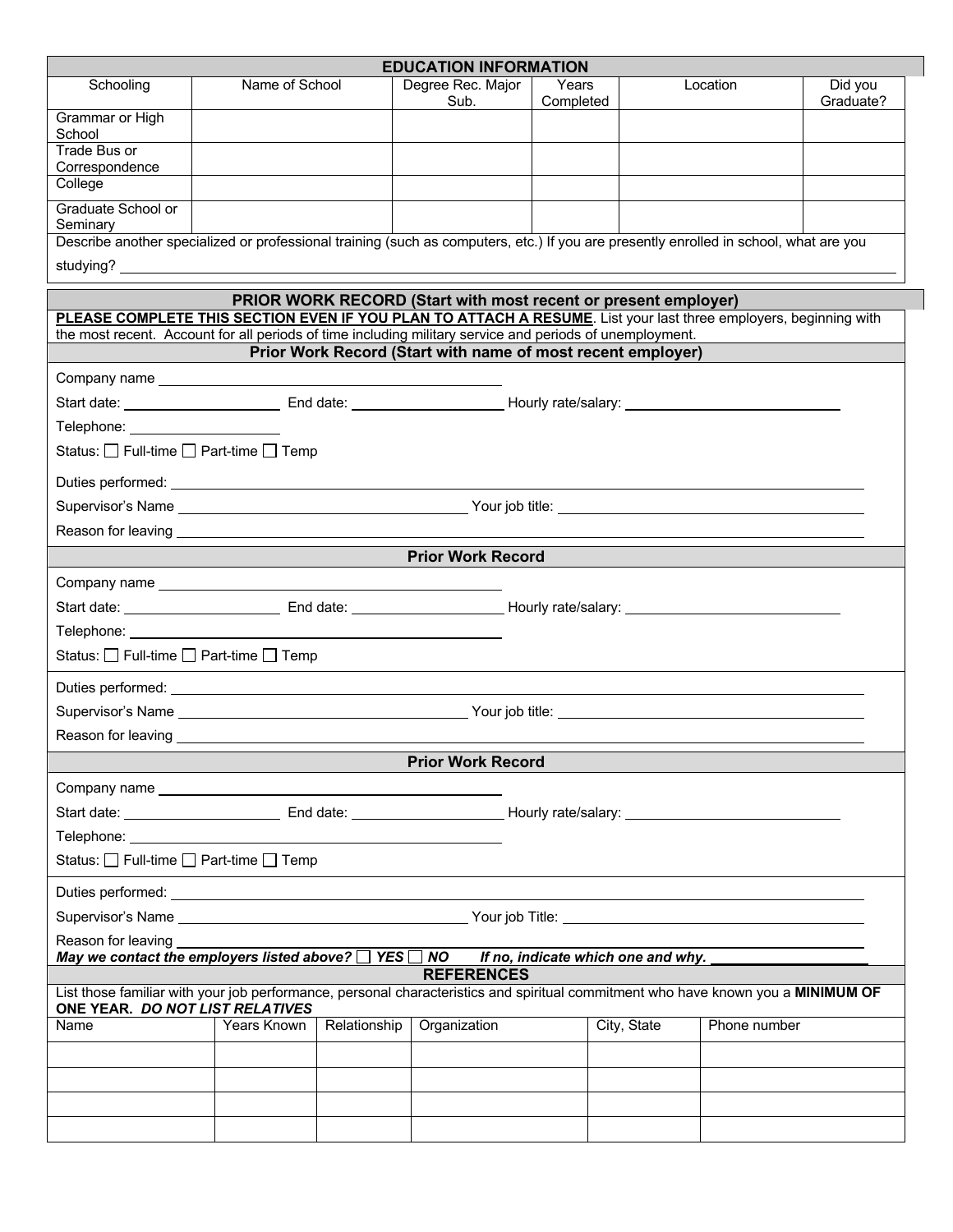|                                                                                                                                                                                                                                                                                                            | STATEMENT OF APPLICANT'S CHRISTIAN FAITH  |            |                                                                                                                                                                                                                                |  |  |  |  |  |
|------------------------------------------------------------------------------------------------------------------------------------------------------------------------------------------------------------------------------------------------------------------------------------------------------------|-------------------------------------------|------------|--------------------------------------------------------------------------------------------------------------------------------------------------------------------------------------------------------------------------------|--|--|--|--|--|
| Because of the unique nature of our ministry, we are concerned that our employees be committed to the Christian perspective as<br>explained in our Statement of Faith. All of our employees may be involved in times of prayer for the specific needs of our constituents<br>and the ministry.             |                                           |            |                                                                                                                                                                                                                                |  |  |  |  |  |
| <b>CHRISTIAN BACKGROUND/CHURCH AFFILIATION</b>                                                                                                                                                                                                                                                             |                                           |            |                                                                                                                                                                                                                                |  |  |  |  |  |
| Are you a born again Christian? IFS                                                                                                                                                                                                                                                                        | <b>NO</b>                                 |            |                                                                                                                                                                                                                                |  |  |  |  |  |
| Please list your church membership(s) over the past five years:<br><b>Current Church</b>                                                                                                                                                                                                                   | Dates attended                            | City/State | Phone                                                                                                                                                                                                                          |  |  |  |  |  |
| <b>Previous Church</b>                                                                                                                                                                                                                                                                                     | Dates attended                            | City/State | Phone                                                                                                                                                                                                                          |  |  |  |  |  |
| Previous Church                                                                                                                                                                                                                                                                                            | Dates attended                            | City/State | Phone                                                                                                                                                                                                                          |  |  |  |  |  |
| What areas of ministry are you currently serving/involved?                                                                                                                                                                                                                                                 |                                           |            |                                                                                                                                                                                                                                |  |  |  |  |  |
| Please give your Christian testimony and experience _____                                                                                                                                                                                                                                                  |                                           |            |                                                                                                                                                                                                                                |  |  |  |  |  |
|                                                                                                                                                                                                                                                                                                            |                                           |            |                                                                                                                                                                                                                                |  |  |  |  |  |
|                                                                                                                                                                                                                                                                                                            |                                           |            |                                                                                                                                                                                                                                |  |  |  |  |  |
|                                                                                                                                                                                                                                                                                                            |                                           |            |                                                                                                                                                                                                                                |  |  |  |  |  |
|                                                                                                                                                                                                                                                                                                            |                                           |            |                                                                                                                                                                                                                                |  |  |  |  |  |
|                                                                                                                                                                                                                                                                                                            |                                           |            |                                                                                                                                                                                                                                |  |  |  |  |  |
|                                                                                                                                                                                                                                                                                                            |                                           |            |                                                                                                                                                                                                                                |  |  |  |  |  |
|                                                                                                                                                                                                                                                                                                            |                                           |            |                                                                                                                                                                                                                                |  |  |  |  |  |
|                                                                                                                                                                                                                                                                                                            |                                           |            |                                                                                                                                                                                                                                |  |  |  |  |  |
|                                                                                                                                                                                                                                                                                                            |                                           |            |                                                                                                                                                                                                                                |  |  |  |  |  |
|                                                                                                                                                                                                                                                                                                            |                                           |            |                                                                                                                                                                                                                                |  |  |  |  |  |
|                                                                                                                                                                                                                                                                                                            |                                           |            |                                                                                                                                                                                                                                |  |  |  |  |  |
|                                                                                                                                                                                                                                                                                                            |                                           |            |                                                                                                                                                                                                                                |  |  |  |  |  |
|                                                                                                                                                                                                                                                                                                            |                                           |            |                                                                                                                                                                                                                                |  |  |  |  |  |
|                                                                                                                                                                                                                                                                                                            |                                           |            |                                                                                                                                                                                                                                |  |  |  |  |  |
|                                                                                                                                                                                                                                                                                                            |                                           |            |                                                                                                                                                                                                                                |  |  |  |  |  |
|                                                                                                                                                                                                                                                                                                            |                                           |            |                                                                                                                                                                                                                                |  |  |  |  |  |
|                                                                                                                                                                                                                                                                                                            |                                           |            |                                                                                                                                                                                                                                |  |  |  |  |  |
|                                                                                                                                                                                                                                                                                                            |                                           |            |                                                                                                                                                                                                                                |  |  |  |  |  |
|                                                                                                                                                                                                                                                                                                            | <b>BILTMORE CHURCH STATEMENT OF FAITH</b> |            |                                                                                                                                                                                                                                |  |  |  |  |  |
| Please sign the Statement of Faith below if you completely adhere to it.                                                                                                                                                                                                                                   |                                           |            |                                                                                                                                                                                                                                |  |  |  |  |  |
| We believe the Bible to be the only infallible, authoritative Word of God.                                                                                                                                                                                                                                 |                                           |            |                                                                                                                                                                                                                                |  |  |  |  |  |
| We believe that there is only one God, eternally existent in three persons: Father, Son and Holy Spirit.                                                                                                                                                                                                   |                                           |            |                                                                                                                                                                                                                                |  |  |  |  |  |
| We believe in the deity of our Lord Jesus Christ, in His virgin birth, in His sinless life, in His miracles, in His vicarious and atoning death<br>through His shed blood, in His bodily resurrection, in His ascension to the right hand of the Father, and in His personal return to power<br>and glory. |                                           |            |                                                                                                                                                                                                                                |  |  |  |  |  |
| We believe that for the salvation of lost and sinful man, regeneration by the Holy Spirit is absolutely essential.                                                                                                                                                                                         |                                           |            |                                                                                                                                                                                                                                |  |  |  |  |  |
| We believe in the present ministry of the Holy Spirit, by whose indwelling by the Christian is enabled to live a godly life.                                                                                                                                                                               |                                           |            |                                                                                                                                                                                                                                |  |  |  |  |  |
| We believe in the resurrection of both the saved and the lost; they that are saved unto the resurrection of life and they that are lost unto                                                                                                                                                               |                                           |            |                                                                                                                                                                                                                                |  |  |  |  |  |
| the resurrection of damnation.                                                                                                                                                                                                                                                                             |                                           |            |                                                                                                                                                                                                                                |  |  |  |  |  |
| We believe in the spiritual unity of believers in our Lord Jesus Christ.                                                                                                                                                                                                                                   |                                           |            |                                                                                                                                                                                                                                |  |  |  |  |  |
| Without mental reservation, I hereby subscribe to the above statements.                                                                                                                                                                                                                                    |                                           |            |                                                                                                                                                                                                                                |  |  |  |  |  |
|                                                                                                                                                                                                                                                                                                            |                                           |            |                                                                                                                                                                                                                                |  |  |  |  |  |
| Signature of Applicant<br>Signature of Applicant                                                                                                                                                                                                                                                           |                                           |            | Date and the contract of the contract of the contract of the contract of the contract of the contract of the contract of the contract of the contract of the contract of the contract of the contract of the contract of the c |  |  |  |  |  |
|                                                                                                                                                                                                                                                                                                            |                                           |            |                                                                                                                                                                                                                                |  |  |  |  |  |